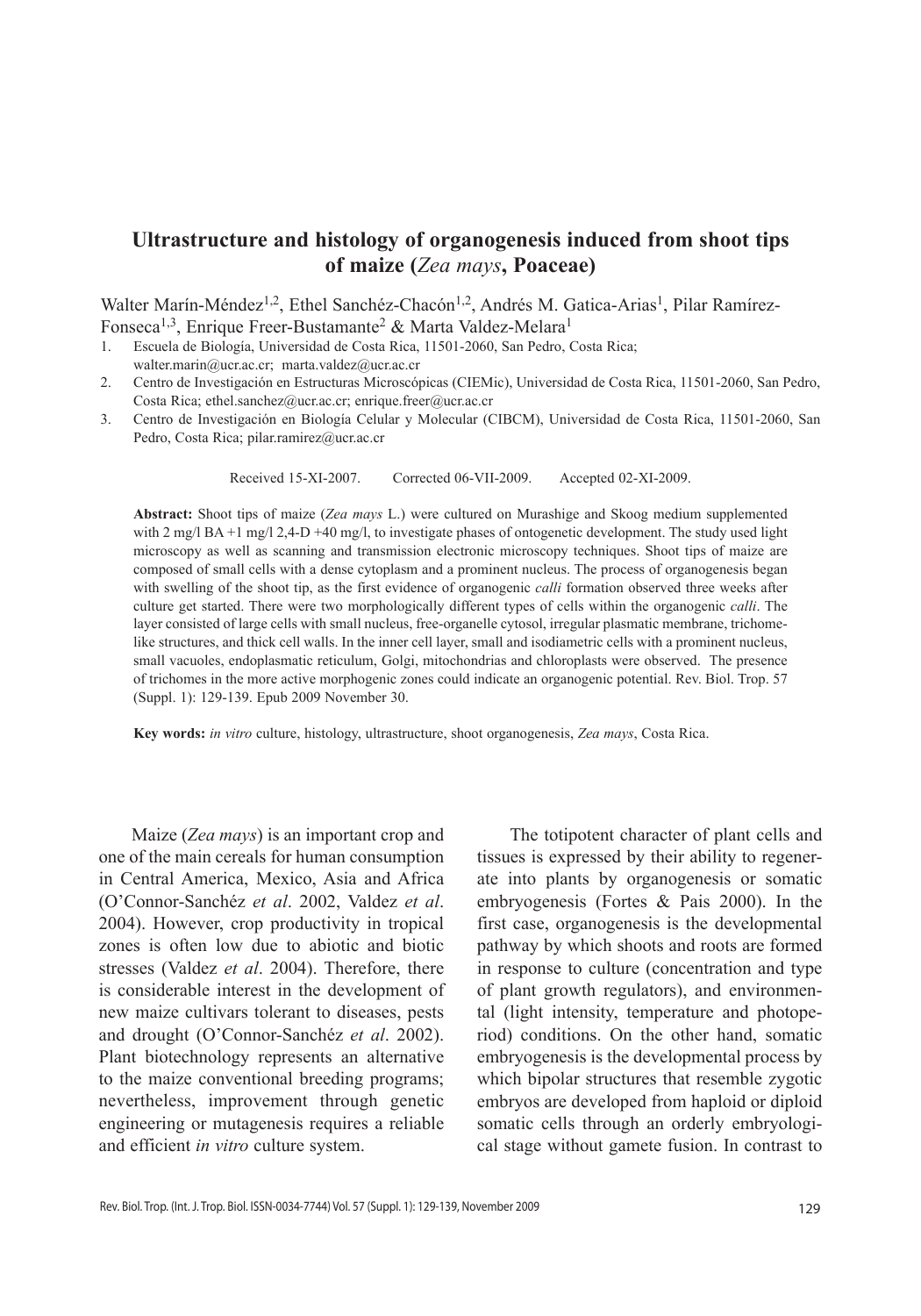somatic embryogenesis pathway, organogenesis is characterized by the presence of vascular connections between mother tissue and the regenerating sections (Jiménez 2001, 2005).

However, genetic engineering or mutagenesis techniques cannot be successfully achieved if the processes leading to morphogenesis are not well understood (Fortes & Pais 2000). Histological, biochemical and ultrastructural aspects of somatic embryogenesis and organogenesis have been extensively reported in several species (Boissot *et al*. 1990, Arrieta *et al*. 1995, Vega 1999, Fortes & Pais 2000, Quiroz-Figueroa *et al*. 2002, Lara *et al*. 2003, Gatica *et al*. 2007).

In maize, to date the most reproducible regeneration system has been obtained from embryogenic type II *calli* induced from inmature embryos from a reduced number of genotypes such as the non-commercial A-188 line (Rhodes *et al.* 1988, Fromm *et al*. 1990, Gordon-Kamm *et al.* 1990, O'Connor-Sanchéz *et al*. 2002). Based on these experiences, most efforts have been oriented to achieve maize plant regeneration through *in vitro* organogenesis using temperate (Zhing *et al*. 1992), tropical and subtropical genotypes (O'Connor-Sánchez *et al*. 2002).

In spite of the great number of investigations in numerous maize cultivars and varieties for *in vitro* plant regeneration via organogenesis, few of them present sufficient histological evidence to understand the process. In this sense, studies regarding developmental stages of organogenesis are needed in order to understand the developmental pattern of *in vitro* morphogenesis. Therefore, the aim of this work was to describe the events leading to the development of plantlets from organogenic callus obtained from Costa Rican maize "Diamantes 8843" through histological analysis. This work may lead to a better understanding of *in vitro*  development and consequently result in higher regeneration rates that should benefit clonal propagation and genetic improvement.

# MATERIALS AND METHODS

**Induction of morphogenetic** *calli* **and plant regeneration:** Diamantes 8 843 mature seeds were disinfected according to O`Connor *et al*. (2002) and were germinated on MS basal medium (Murashige & Skoog 1962) without growth regulators. After seven days of culture, shoot tips were excised and subcultured on MPC medium (MS +2 mg/l BA +1 mg/l 2,4-D +40 mg/l adenine) (O`Connor *et al*. 2002). Four weeks later, *calli* arising from the explant were isolated and subcultured on MPC. For plant regeneration, *calli* were cultured on MS basal medium without growth regulators. All cultures were maintained with a 16 h photoperiod (3µmol/m2s), at 27ºC. Photographs of different stages of the organogenic process were taken using a stereomicroscope with an attached digital camera.

**Light microscopy:** Shoot tips, 6-weeksold organogenic *calli* and *in vitro* regenerated shoots were fixed in 2% glutaraldehyde and 2% paraformaldehyde in 0.1 M sodium phosphate buffer with pH 7.4 for 12 h at 4ºC (Karnovsky 1965). The samples were dehydrated in an ethanol series and embedded in paraffin. Sections of 30 µm were fixed on glass slides and stained with hematoxylin, safranin, or fast green. The specimens were observed with a light microscope.

**Scanning electron microscopy (SEM):**  For SEM, 6-weeks-old organogenic callus pieces were fixed in 2.5% glutaraldehyde and 2.5% paraformaldehyde in 0.1 M sodium phosphate buffer pH 7.4 for 24 h at 4ºC. The samples were washed twice in the same buffer and were postfixed in 2% osmium tetroxide solution for 2 h. Fixed tissues were dehydrated in a graded ethanol solutions for 15 min each. After that, the dehydrated specimens were critical point dried and then dried specimens were mounted on aluminium stubs. Finally, the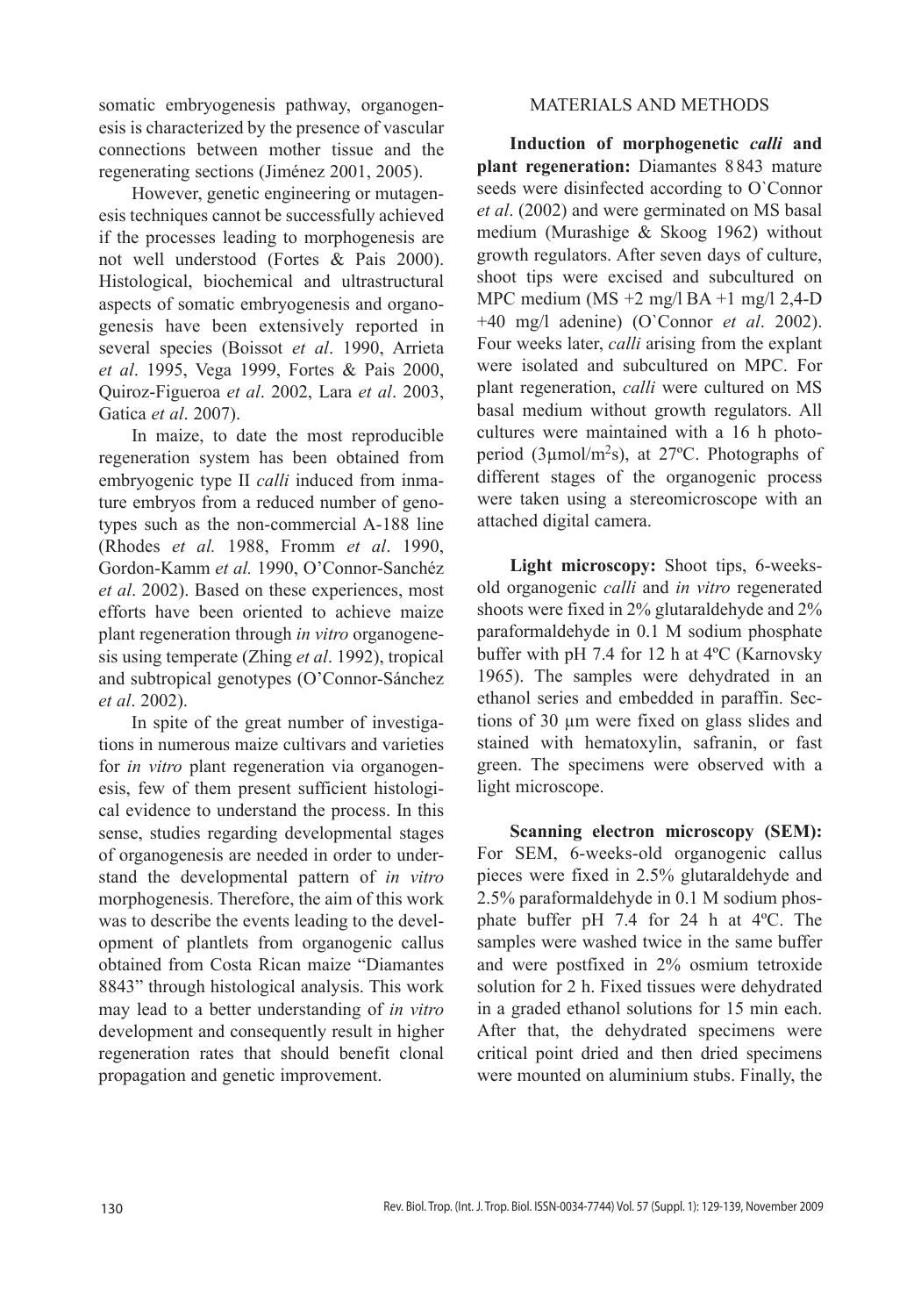mounted specimens were coated with a very thin layer of gold-palladium and subsequently examined in a scanning electron microscope (S-570, Hitachi) at an accelerating voltage of 15 KV (Goodhew *et al.* 2001).

**Transmission electron microscopy (TEM):** Pieces of 6-weeks-old organogenic *calli* and *in vitro* regenerated shoots were fixed in 2% glutaraldehyde and 2% paraformaldehyde in 0.1 M sodium phosphate buffer pH 7.4 for 12 h at 4ºC. After repeated washing in sodium phosphate buffer pH 7.4, the samples were postfixed in 1% osmium tetroxide solution for 2 h. Fixed tissues were washed five times, 15 min each, with distilled water and dehydrated in a graded ethanol series (30%-100%) and embedded in Spurr`s resin. For polymerization, samples were kept at 70ºC for 72 h. Sections 70 nm in thickness were obtained using a Reichert- Ultracut microtome and were stained with uranyl acetate and lead hydroxide. The samples were observed with a transmission electron microscope (H-7100, Hitachi), at an accelerating voltage of 100 KV (McIntosh 2007).

# RESULTS

**General morphology:** The first evidence of maize organogenic process was the swollen of shoot tips (Fig. 1A) cultured on MPC medium (Fig. 1B). Moreover, this process was characterized by the abundant presence of trichomes (Fig. 1C-1D). The organogenic



Fig. 1. Organogenesis process in *Zea mays.* (A) Shoot tips cultured on MS +2 mg/l BA +1 mg/l 2,4-D +40 mg/l adenine. (B) Swollen shoot tips (C) Trichomes on organogenic *calli* (D) Organogenic *calli* with pubescence (E) Organogenic *calli* after 3 weeks of culture (F) *In vitro* plant derived from organogenic *calli*.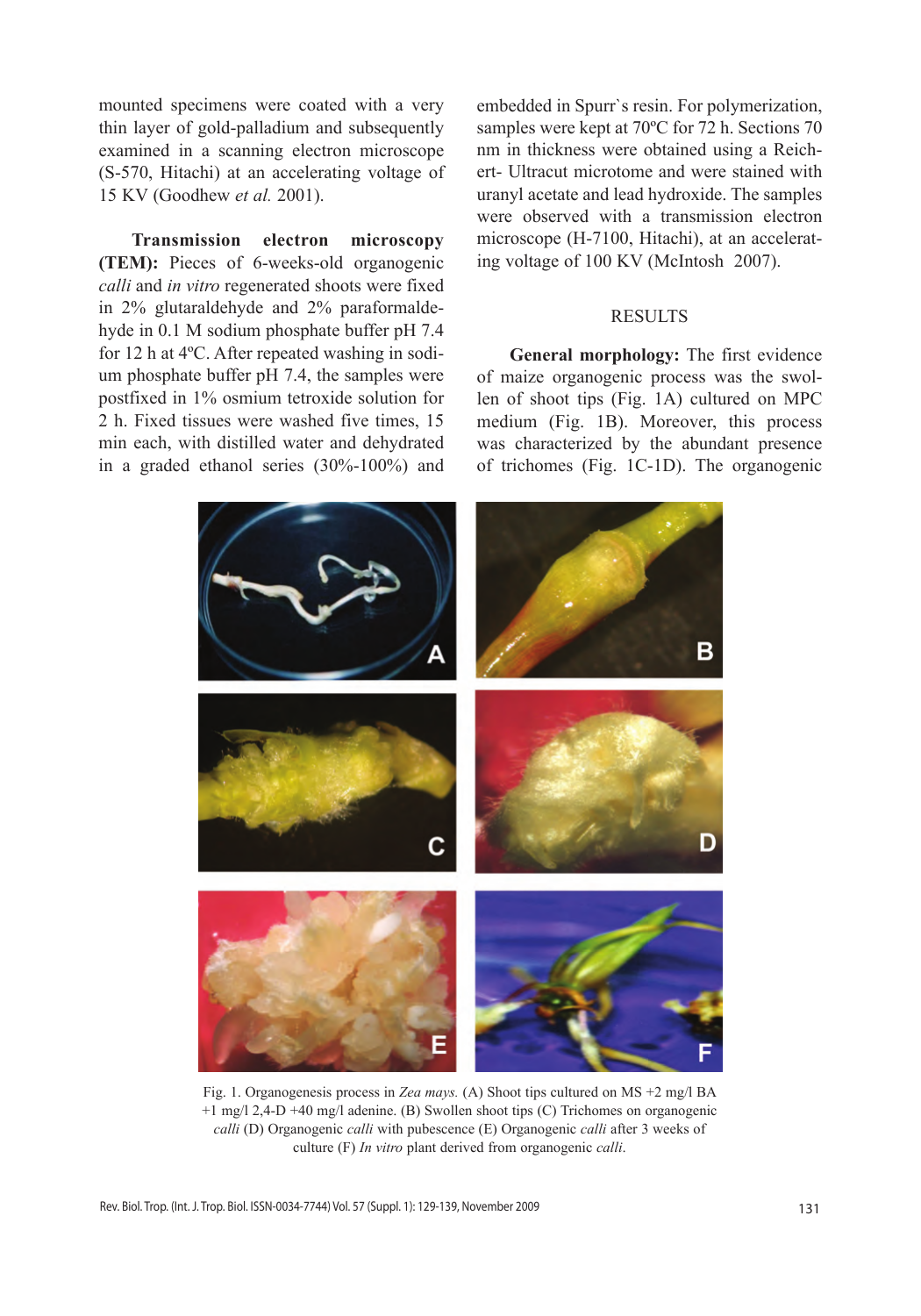*calli* was induced after three weeks of culture (Fig. 1E). Figure 1F shows an *in vitro* shoot derived from organogenic *calli*.

**Light microscopy:** The histological observations, at two weeks of culture, revealed an extended cauline structure with an extensive internode arising from the node of the oldest leaves. These leaves are large and have a thick base towards their abaxial face, with a clearly defined spongy and palisade mesophyll towards the base of the leaf. The shoot meristems consisted of numerous small cells in active cellular division; in addition, the leaves primordia showed a defined protodermis covering a compact mass of small meristematic cells, which will give origin to the internal tissues of the leaf (Fig. 2A).

The cauline structure showed numerous procambium bands which sets vascular connections of the growing organs. The cauline prolongation elevates the stem with numerous young leaves or foliar primordia around the shoot meristem. In this zone it is observed a compact cellular arrangement, and heavy staining indicates great metabolic activity (Fig. 2B).

At the third week of culture, near the base of the oldest leaves, a clear difference between cellular type and size were observed, as well as the formation of cavities due to the lisogenic action of a group of cells (Fig. 2C). A differentiation of the procambium bands into vascular tissues, xylem and phloem was noticed. Moreover, it was observed the development of the organogenic *calli* from the peripherial cells of the stem, which showed small stained



Fig. 2. Light micrograph of organogenesis process in *Zea mays* induced from shoot tips culture on MS + 2 mg/l BA + 1 mg/l 2,4-D + 40 mg/l adenine. (A) Shoot tip. (B) Enlarge detail of shoot tip with meristematic cells (MC) and parenchyma cells (PC). (C) (D).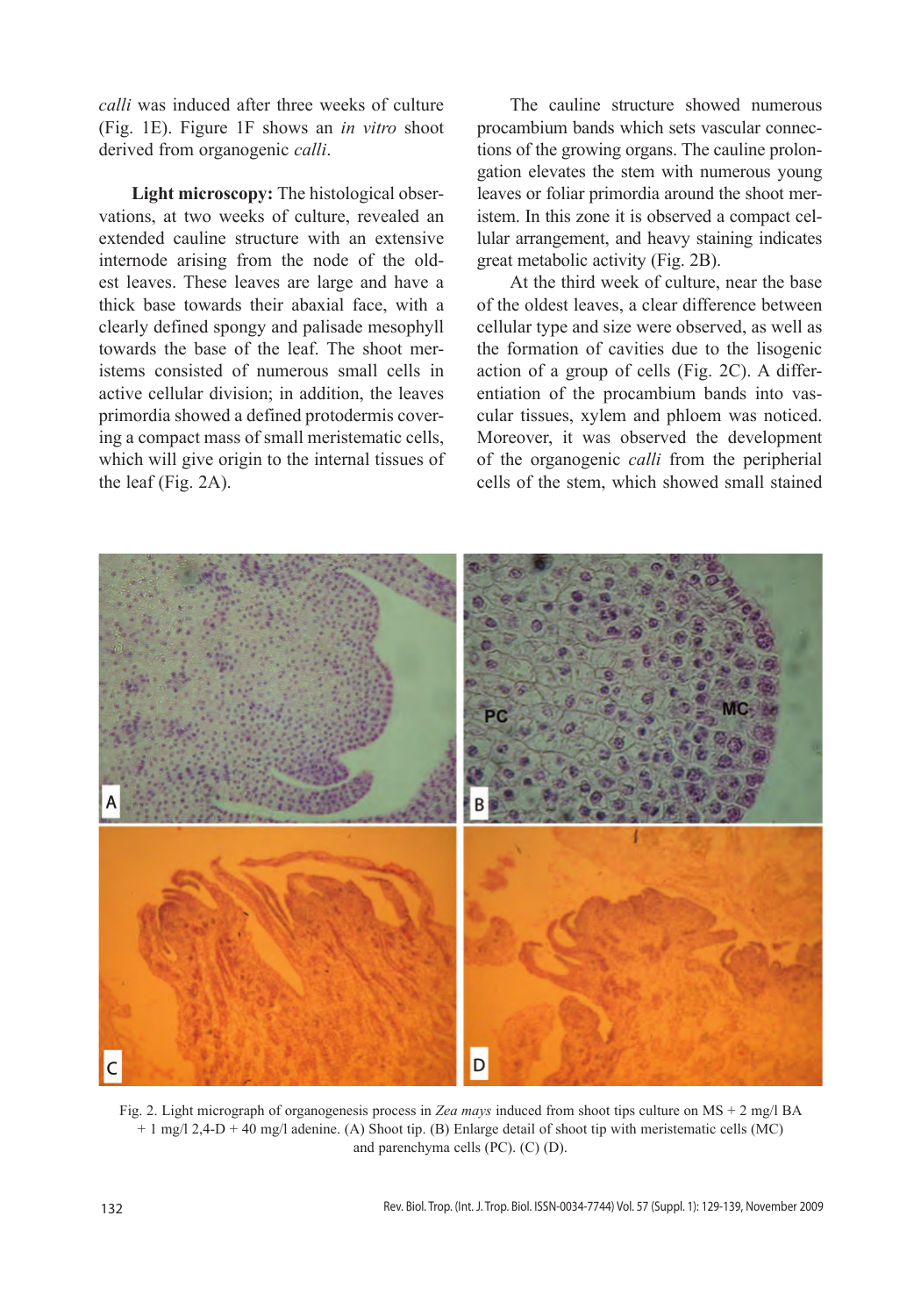nuclei. Also, numerous procambium strands were observed very near to the external layer (Fig. 2D).

**Scanning electron microscopy:** SEM observations showed that external surface of organogenic *calli* is irregular (Fig. 3A), covered by abundant trichomes (Fig. 3B) and had several protuberances (Fig. 3C and 3D).

At the time of culture initiation (week 0), a transverse section of maize apical meristem revealed that the oldest leaves surround the youngest leaves in an involving manner with the meristem in the center of the structure (Fig. 4A). Longitudinal section of apical meristem showed two different types of cells, a cortex parenchyma in the outer cell layer, and several procambial strands in the central zone. The cortex consisted of large cells and the procambial strands of elongated and small cells (Fig. 4B).

After three weeks of culture, an increment in pubescence was noticed (Fig. 4C), and swelling at the stem base (Fig. 4D) was observed. At this culture stage, it is clear the cellular differentiation of the leaf protodermis, since trichomes formation was observed (Fig. 4E and 5D) and adventitious roots at the base of the oldest leaves of the apical meristem (Fig. 4F).

The third week, after culture initiation, seems to be critical in the development of morphogenetic events that lead to the formation of organogenic *calli*. The Fig. 5A and 5B show the first evidence of the organogenic *calli* growth in the swollen zone at the base of the maize shoot tips. This *calli* is composed of large parenchyma cell, which showed cavities and trichomes (Figs. 5C and 5D) Organogenic tubular and laminar structures originated from these cavities. These structures showed involving leaves, as observed in the apical meristem



Fig. 3. Scanning electronic microscopy photograph of external appearance of organogenic *calli* of maize. (A) Protuberances (B) Trichomes (C) *Calli*-derived shoots (D) Enlarge view of *calli*-derived shoots.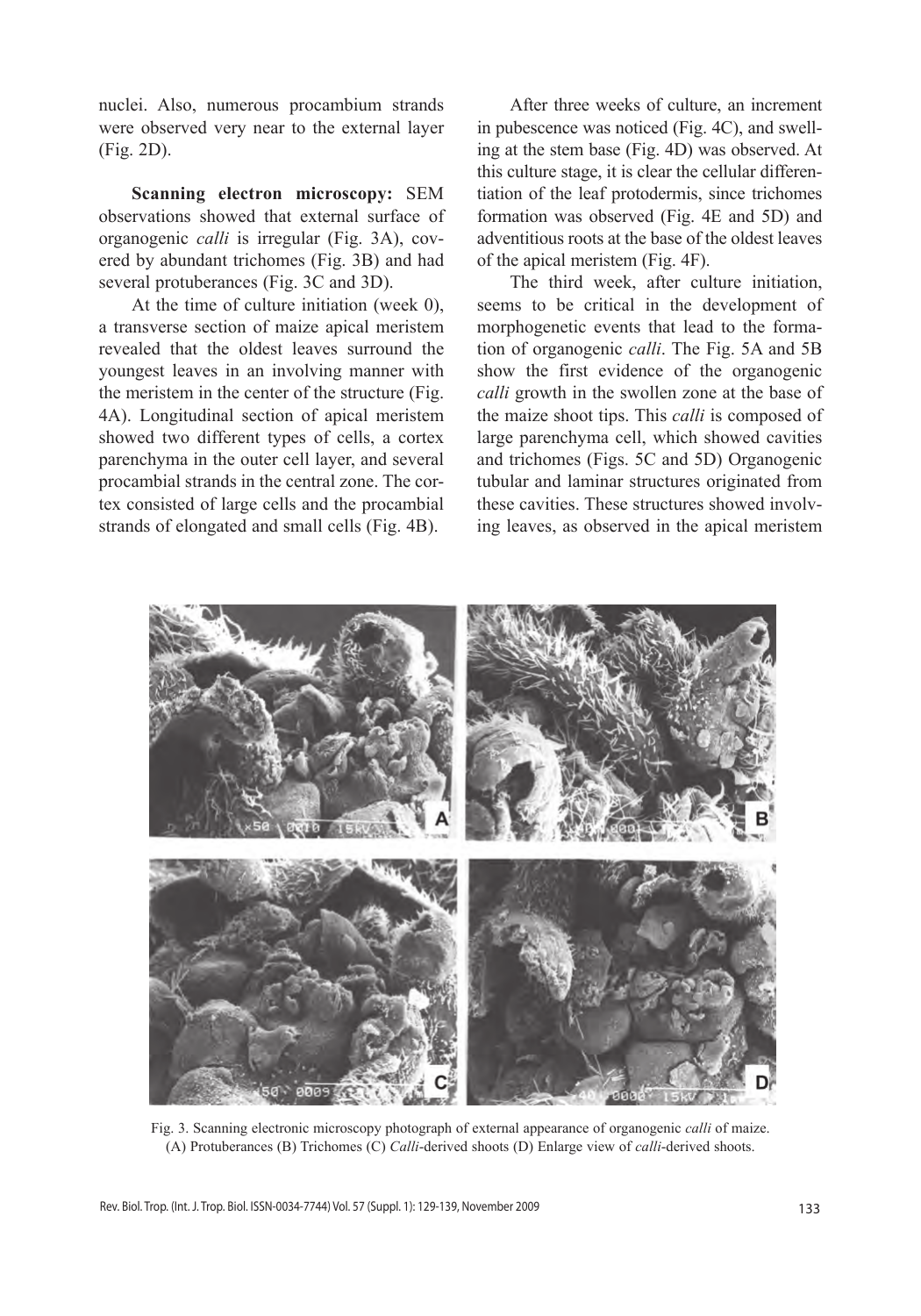

Fig. 4. Scanning electronic microscopy photograph of organogenesis process in *Zea mays* induced from shoot tips culture on MS + 2 mg/l BA + 1 mg/l 2,4-D + 40 mg/l adenine. (A) Transverse section of the apical meristem of maize at the time of culture initiation (B) Longitudinal section of the apical meristem of maize at the time of culture showing parenchyma  $(\diamondsuit)$  and procambium cells  $(\star)$  (C) Cariopsyde base after 2 weeks of culture (D) Swollen of the base of the stem in the caryopsides (arrows) (E) Trichomes (arrows) (F) Adventitous roots (arrowheads).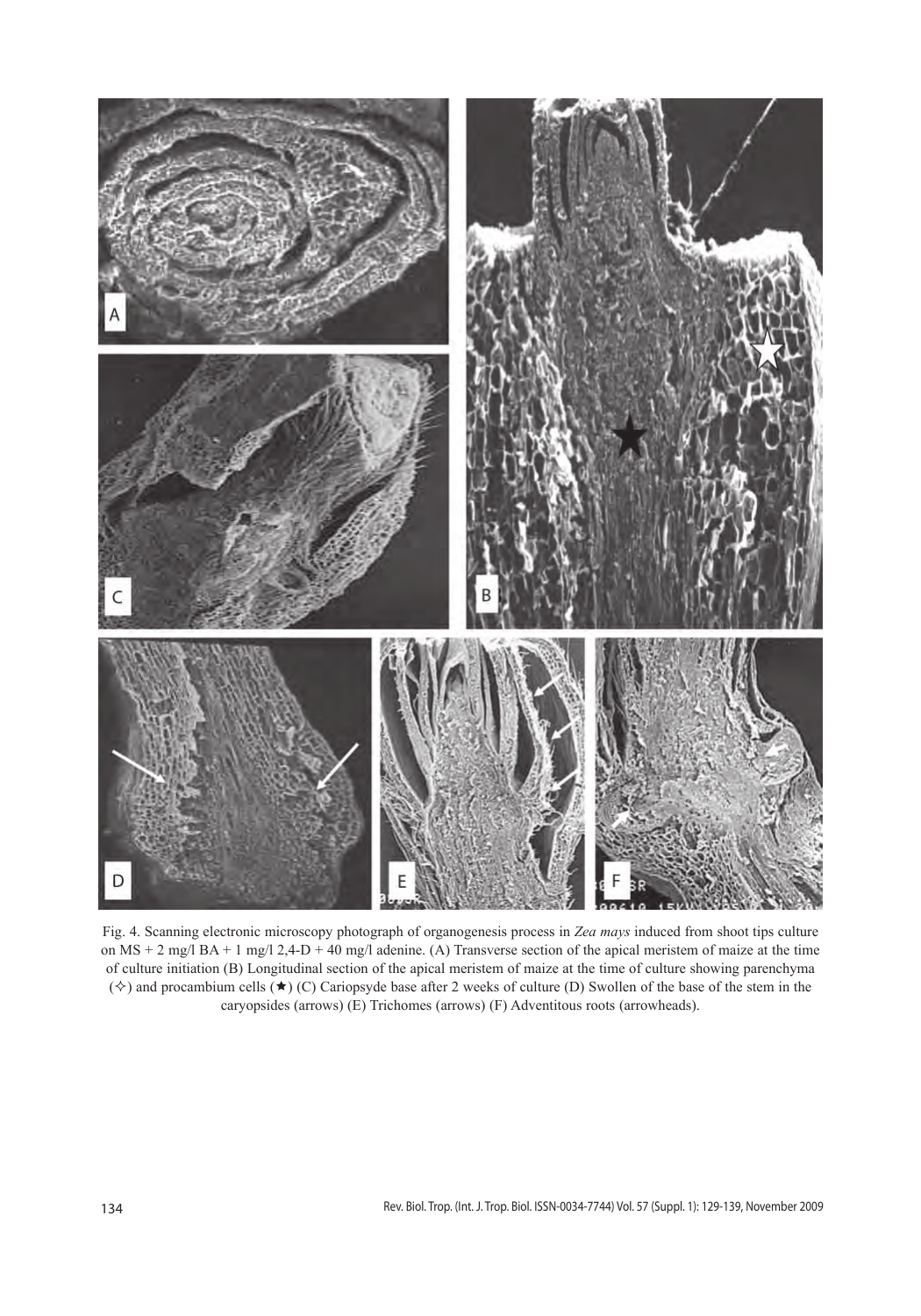

Fig. 5. Scanning electronic microscopy photograph of organogenesis process in *Zea mays* induced from shoot tips culture on MS + 2 mg/l BA + 1 mg/l 2,4-D + 40 mg/l adenine. (A) Early stage of organogenic *calli* induction after 3 weeks of culture. (B) Early stage of organogenic *calli* induction after 3 weeks of culture. (C) Organogenic *calli* derived from axilar leaves after 4 weeks of culture. (D) Trichomes (E) Organogenic structures at 5 weeks of culture. (F) Tubular and laminar organogenic structures at 4 weeks of culture. (G) Enlarge detail of globular structure.

and a cauline base and one or two leaves with compact tissues and abundant pubescence in the outer layer (Fig. 5F). Nevertheless, it was not possible to observe meristematic structures between the leaves suggesting a direct organogenesis regeneration (Fig. 5E).

At the fourth week of culture, the organogenic *calli* showed globular and shoot-type structures on its surface. This structures have parallel veins which are characteristic of leaves of maize plants (Fig. 5G).

**Transmission electron microscopy (TEM):** Histological observations on organogenic *calli* revealed two types of cells. The outer cell layer consisted of large cells with small nucleus, free-organelle cytosol, irregular plasmatic membrane, trichome type prolongations (Fig. 6A), and thick cell walls (Fig. 6B). In some cases, the nucleus occupied the major part of the cell, which did not show proliferating activity (Fig. 6C).

In contrast, in the inner cell layer, small and isodiametric cells with a prominent nucleus surrounded by many organelles (Fig. 6D) were observed. At the ultrastructural level these cells are characterized by the presence of small vacuoles with adjacent vesicles (Fig. 6E and 6F), which indicated intensive vesicle-mediated transport. The internal *calli* cells also showed endoplasmatic reticulum, Golgi, mitochondrias with well-developed cristae (Fig. 6G), chloroplast with thylakoid membranes and internal starch grains (Fig. 6H). There are also signs of xylem and phloem development in its early stages (Fig. 6I and 6J). Fig. 6K shows internal *calli* cells in metaphase indicating mitotic activity. These observations denote an active metabolism and indicate that internal *calli* cells resembled meristematic cells.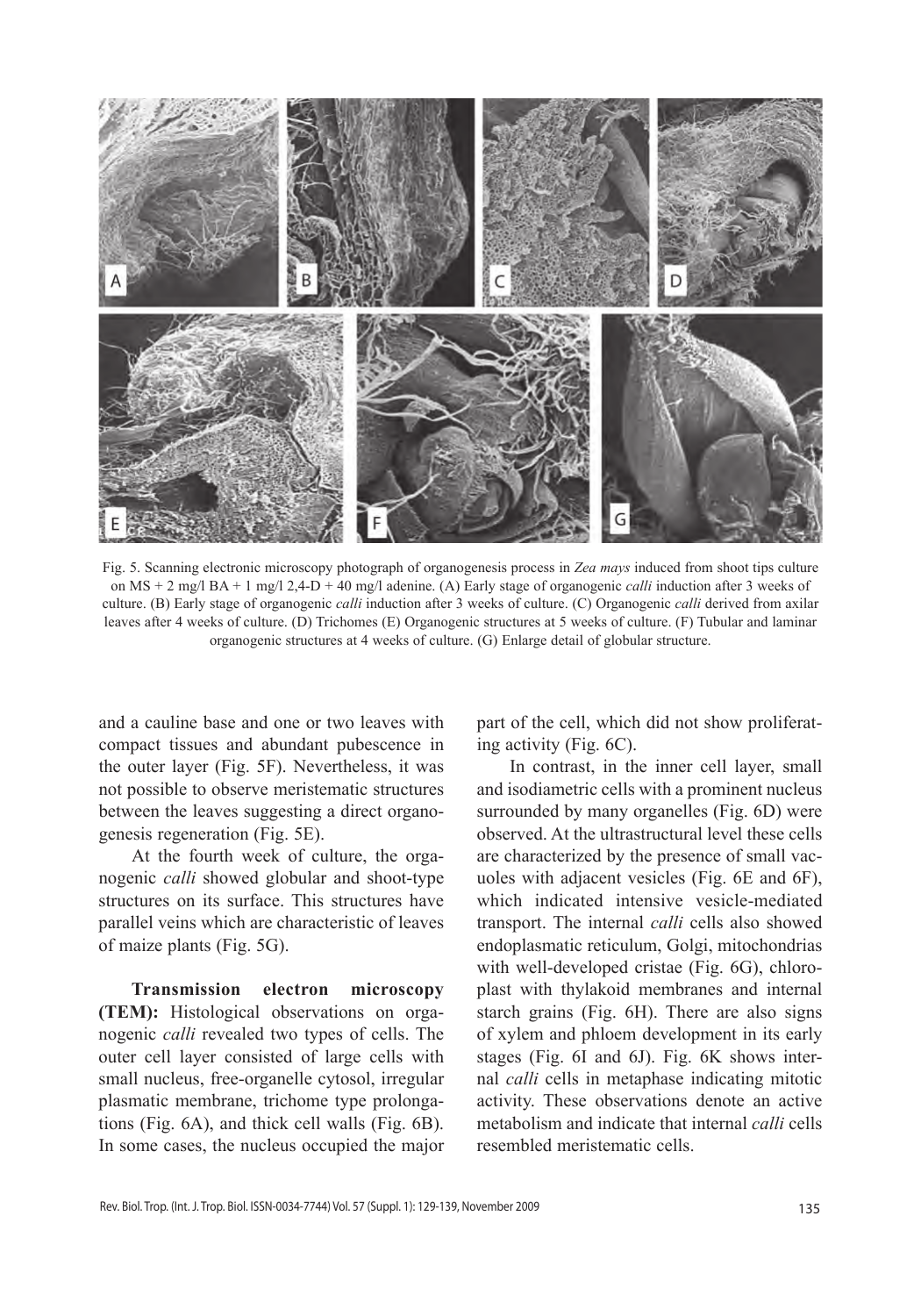

Fig. 6. Transmission electronic microscopy photograph of organogenesis process in *Zea mays* induced from shoot tips culture on MS + 2 mg/l BA + 1 mg/l 2,4-D + 40 mg/l adenine. (A) External cells of the organogenic *calli* with small nucleus (arrow), trichome like prolongation (arrowhead) and organelle-free cytosol areas  $(\star)$  (B) Thick cell wall of the external *calli* cells (C) Irregular surface of the external *calli* cells (D) Isodiametric internal *calli* cells with prominent nucleus (arrow) and small vacuoles (V) (E) Detail of the cell wall (CW) and nucleus (N) of internal *calli* cells (F) Vesicules (arrow) and vacuoles near cell wall (G) Mitochondria (M) and endoplasmatic reticulum (arrow) (H) Chloroplast (arrow) with starch grains (I) Vascular bundle (J) Enlarge detail of vascular bundle (K) Internal *calli* cell in metaphase.

### **DISCUSSION**

The generation of genetic variation by induced mutations or genetic transformation occurs in a single cell within multicellular structures; therefore, knowledge on organ formation and location of the competent cells is important (Mendoza *et al*. 1993, Lee *et al*. 1997). Moreover, in order to understand the organogenic process, observations of cellular level changes and their correlation with biochemical modifications are necessary (Apezzato-Da-Gloria & Machado 2004). On the other hand, somatic embryogenesis process in type II maize *calli* is one of the few studies which has

been histologically demonstrated at the ultrastructural level by Fransz & Schel (1991a, b)

The present study describes the organogenesis process from shoot tips of maize (*Zea mays* L.) culture on MS +2 mg/l BA +1 mg/l 2,4-D +40 mg/l adenine. In our experiments, TEM observations revealed two distinguishable groups of cells within the *calli*: competent organogenic cells and non-organogenic cells. The former cells resemble meristematic or embryogenic cells. Studies using light and electron microscopy in many plant species have provided detailed descriptions of the pluripotent cells within the shoot and root meristems. These cells are isodiametric and small with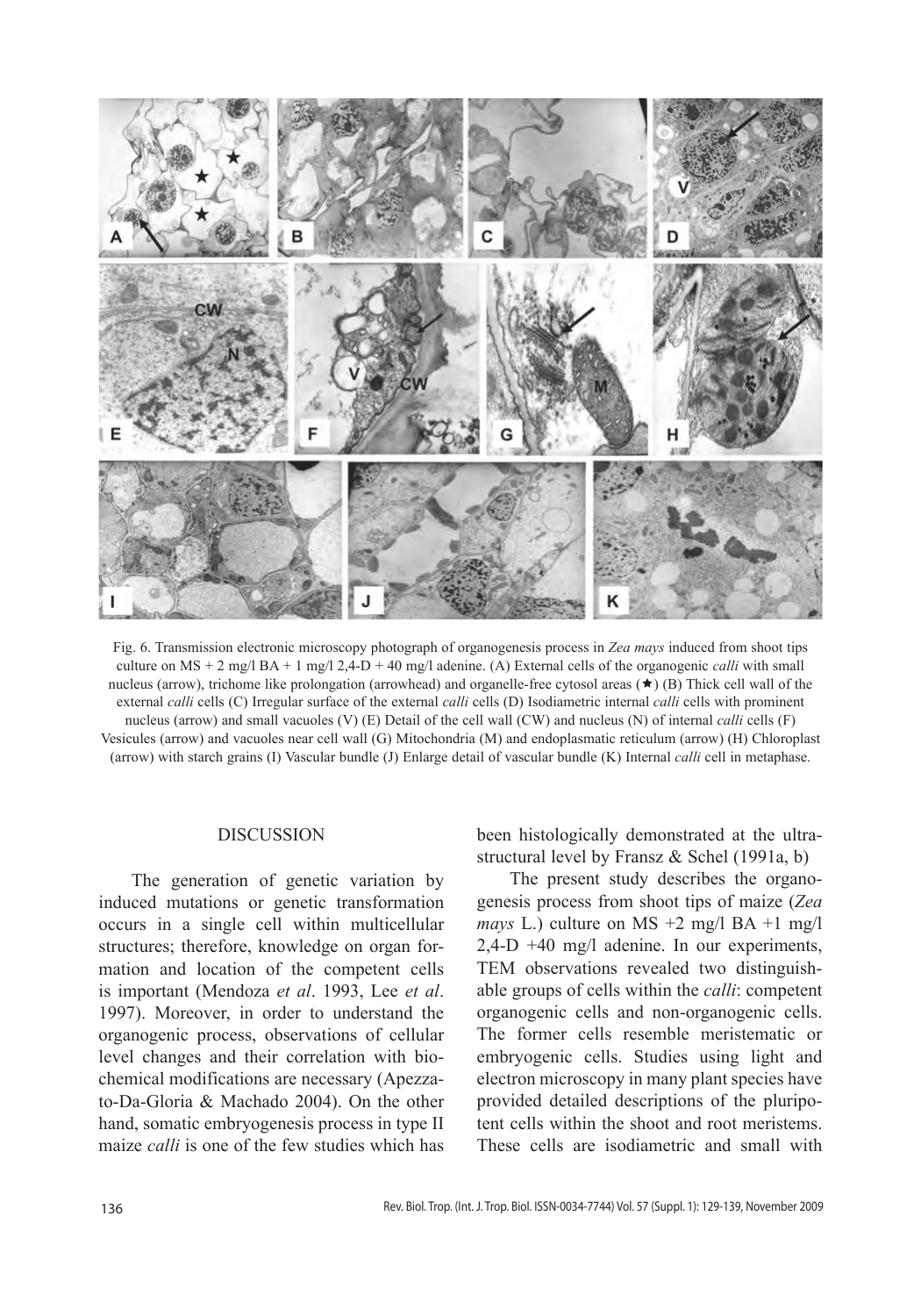a dense cytoplasm, spherical shaped nucleus and prominent nucleolus and with a higher metabolic activity (Verdeil *et al*. 2007). Moreover, these competent organogenic cells are highly vacuolated, similar to those described by Apezzato-Da-Gloria & Machado (2004) during organogenesis in *Bauhinia forficate* and *Glycine max*. The presence of vacuoles in the internal cells of the *calli* could be related to an intense activity of cell transport and could be associated with the vesicle formation, indicating an active metabolism and production of cell wall material as observed in *B. forficate* and *G. max* (Apezzato-Da-Gloria & Machado 2004). In contrast, the non-organogenic cells were large cells with small nucleus, agreeing with the observations of Popielarska *et al*. (2006), who described kiwi fruit nonmorphogenic cells as elongated and highly dissociated.

Moreover, our TEM observations showed that organogenic competent cells have abundant endoplasmatic reticulum and mitochondria (Fig. 6G), which suggest high rates of protein synthesis and celullar respiration in response to rapid cellular growth, as reported in *B. forficate* and *G. max* (Apezzato-Da-Gloria & Machado 2004). All these events are essential for the cell division in the organogenic *calli* for shoot and root formation. In general, these characteristics have also been described in embryogenic process of maize and are associated with high metabolic activity (Fransz & Schel 1991a, b).

The chloroplast containing starch grains observed in maize organogenic competent cells indicate the high nutritional requirement of cell populations during the process (Apezzato-Da-Gloria & Machado 2004). This feature has been related to the acquisition of embryogenic potencial, as embryogenic cells contain starch grains. In this sense, Apezzato-Da-Gloria & Machado (2004) suggested that this characteristic also could be associated to the acquisition of organogenic potential, as starch grains in the chloroplast of meristemoidal cells seems to be a common feature of organogenesis. The grains may reveal a high synthesis capacity associated with the reorganization of growth pattern during somatic morphogenesis (Villalobos *et* 

*al*. 1985, Pihakashi-Maunsbach *et al*. 1993, Ovecka *et al*. 2000).

The development of the vascular bundles is essential to guarantee the transport between tissues and distant organs, assuring the growth and maintenance of the callus. In this sense, the differentiation of xylem and phloem is critical for the formation of organogenic structures.

The use of specific markers in order to distinguish embryogenic competent cells and non competent cells have been suggest (Quiroz-Figueroa *et al*. 2006). Morphological and cellular differences that indicate acquisition of embryogenic competence are useful as structural markers. In these sense, ultrastructural characteristics have been related to embryogenic potential (Apezzato-Da-Gloria & Machado 2004). In a similar manner, structural markers can be used to identify organogenic competent cells, which can help to improve current maize tissue culture procedures. In this study, the abundant presence of trichomes, which originated from the protodermis, in the more active morphogenic zones, could indicate the acquisition of organogenic competence. The organogenic process in rice and bean, seems to show a similar pattern as the one described in this study (Valdez, pers. com*.*).

This work, improves our knowledge of the organogenesis process in maize from shoot tips at the histological and ultrastructural level. This information will contribute to a more accurately determination of the optimal anatomical stages for a stable integration of foreign genes, and the suitable conditions for *in vitro* culture for the regeneration of transgenic plants.

## ACKNOWLEDGMENTS

The authors are grateful to Paul Hanson and Helena Umaña for the heplful discussion and critical reading of the manuscript. We thank María Elena Aguilar and Nelly Vázquez from the Centro Agrónomico Tropical de Investigación y Enseñanza (CATIE, Turrialba, Costa Rica) for their technical assistance. This research was supported by the Consejo Nacional para Investigaciones Científicas y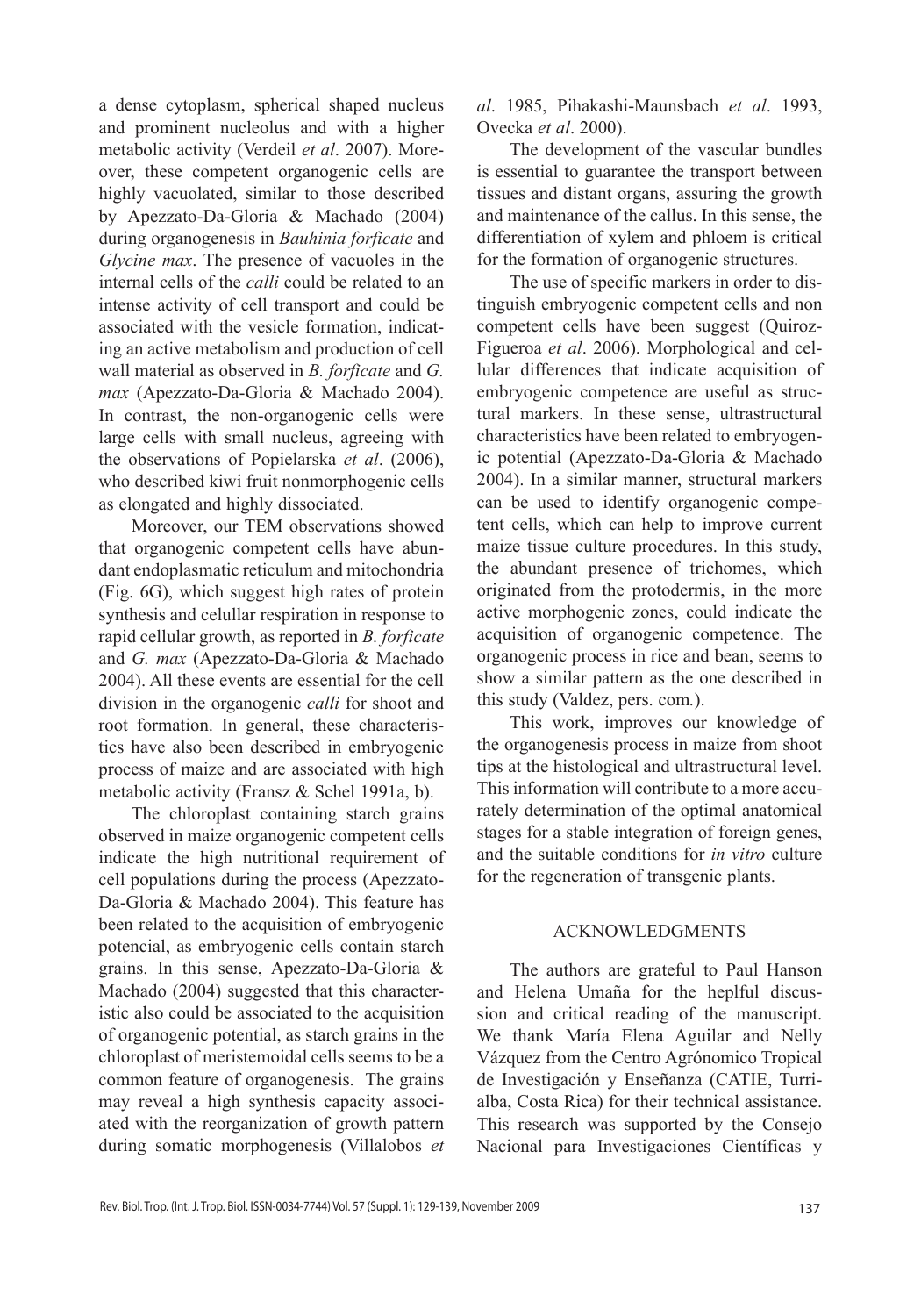Tecnológicas (CONICIT) and the Universidad de Costa Rica (UCR).

#### RESUMEN

Los ápices de vástagos de maíz (*Zea mays* L.) fueron cultivados con el medio Murashige y Skoog, utilizando como suplemento 2 mg/l BA +1 mg/l 2,4-D +40 mg/l, con el fin de investigar el proceso organogénico durante las diferentes fases del desarrollo ontogenético. El estudio utilizó tanto microscopía de luz, como técnicas de microscopía electrónica. Los análisis histológicos revelaron que los vástagos de maíz están compuestos de pequeñas células con citoplasma denso y núcleo prominente. El proceso de organogénesis inicia con el engrosamiento del ápice del vástago, como primera evidencia de la formación organogénica del *calli* observada tres semanas después del inicio del cultivo. El estudio ultraestructural muestra dos tipos de células morfológicamente diferentes en el *calli* organogénico. La capa externa consiste de células grandes con núcleo pequeño, citosol sin organelas, membrana plamática irregular, estructuras similares a tricomas y paredes celulares delgadas. Mientras que en la capa interna se observaron células pequeñas e isodiamétricas con un núcleo prominente, vacuolas pequeñas, retículo endoplasmático, Golgi, mitocondrias y cloroplastos. Observaciones de microscopía electrónica revelan la organización externa de la organogénesis del *calli* del maíz. Los resultados obtenidos en el presente estudio contribuyen con la comprensión del proceso de organogénesis en los ápices de los vástagos del maíz. Este estudio mejorará nuestro conocimiento acerca de los estados anatómicos óptimos para la integración estable de genes externos. Además, provee información de las condiciones apropiadas en el cultivo *in vitro* para la regeneración de plantas transgénicas. Este estudio sugiere que la presencia de tricomas en las zonas morfogénicas más activas podría indicar su potencial organogénico.

**Palabras clave:** cultivo *in vitro*, histología, ultraestructura, organogénesis de vástago, *Zea mays*, Costa Rica.

#### REFERENCES

- Apezzato-Da-Gloria, B. & S. Machado. 2004. Ultrastructural analysis of *in vitro* direct and indirect organogenesis. Rev. Brasileira Bot. 27: 429-437.
- Arrieta, G., E. Guevara & G. Sancho. 1995. Cultivo *in vitro* de yemas axilares de papaya (*Carica papaya* L.): Determinación de las condiciones para la regeneración y multiplicación *in vitro* de tallos. Boletín Técnico Estación Experimental Fabio Baudrit M. 28: 13-27.
- Boissot, N., M. Valdez & E. Guiderdoni. 1990. Plant regeneration from leaf and seed-derived *calli* and

suspension cultures of the African perennial wild rice, *Oryza longistaminata*. Plant Cell Rep. 9: 447-450.

- Fransz, P.F. & J.H.N. Schel. 1991a. Cytodifferentiation during the development of friable embryogenic callus of maize (*Zea mays*). Can. Jour. Bot. 69: 26-33.
- Fransz, P.F. & J.H.N. Schel. 1991b. An ultrastructural study on the early development *of Zea mays* somatic embryos. Can. Jour. Bot. 69: 858-865.
- Fortes, A.M. & M.S. País. 2000. Organogenesis from internode-derived nodules of *Humulus lupulus* L. var Nugget (Cannabinaceae): Histological studies and changes in the starch content. Amer. Jour. Bot. 87: 971-979.
- Fromm, M.E., F. Morrish, C. Armstrong, R. Williams, J. Thomas & T.M. Klein. 1990. Inheritance and expression of chimeric genes in the progeny of transgenic maize plants. Bio/Technology 8: 833-839.
- Gatica-Arias, A.M., G. Arrieta & A.M Espinoza. 2007. Comparison of three *in vitro* protocols for direct somatic embryogenesis and plant regeneration of *Coffea arabica* L. cvs. Caturra and Catuaí. Agronomía Costarricense 31: 85-94.
- Goodhew, P.J., J. Humphreys & R. Beanland. 2001. Electron microscopy and analysis. Taylor & Francis Inc, New York, USA.
- Gordon-Kamm, W.J., T.M. Spencer, M.L. Manganno, T.R. Adams, R.J. Daines, N.G. Willets, T.B. Rice, C.J. Mackey, R.W. Krueger, A.P. Kaush & P.G. Lamaux. 1990. Transformation of maize cells and regeneration of fertile transgenic plants. Plant Cell 2: 603-608.
- Jiménez, V. 2001. Regulation of *in vitro* somatic embryogenesis with emphasis on the role of endogenous hormones. Rev. Brasileña Fisiol. Veg. 13: 196-223.
- Jiménez, V. 2005. Involvement of plant hormones and plant growth regulators on *in vitro* somatic embryogenesis. Plant Growth Regulators 47: 91-110.
- Karnovsky, M.J. 1965. A formaldehyde-glutaraldehyde fixative of high osmolarity for use in electron microscopy. J. Cell Biol. 27: 137.
- Lara, A., R. Valverde & L. Gómez. 2003. Histología de embriones somáticos y brotes adventicios inducidos en hojas de *Psychotria acuminata*. Agronomía Costarricense 27: 37-48.
- Lee, K.S., F.J. Zapata-Arias, H. Brunner & R. Afza. 1997. Histology of somatic embryo initiation and organogenesis from rhizome explants of *Musa* spp. Plant Cell Tiss. Org. Cult. 51: 1-8.